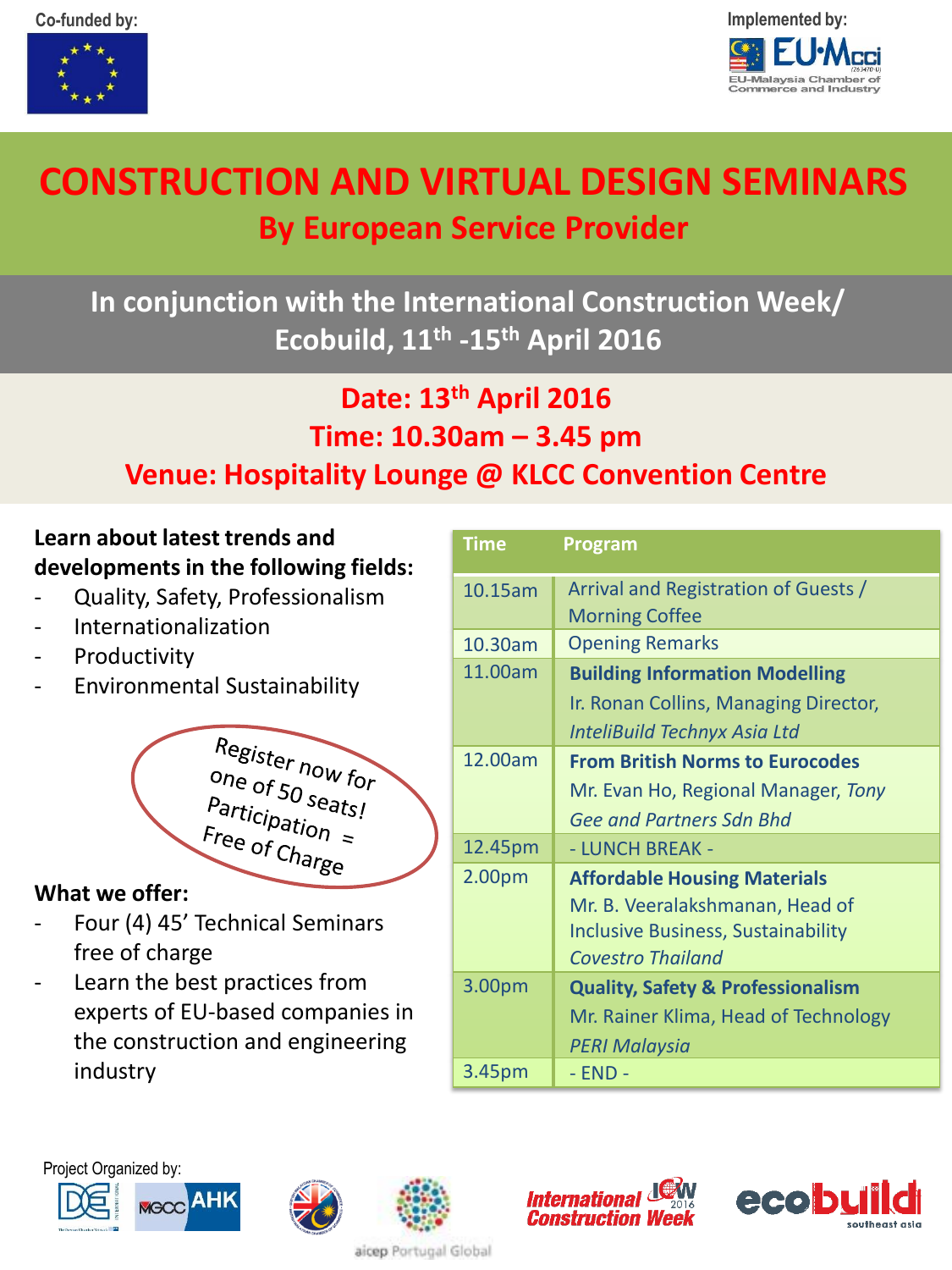



## **TECHNICAL SEMINARS By European Construction and Design Industry Service Provider**

## **13 April, 10.30am – 3.45 pm, Hospitality Lounge at KLCC Convention Centre**

### **Seminar I: Building Information Modelling 11.00 am – 11.45am**

### **Ir. Ronan Collins, Managing Director, InteliBuild**

Get past the buzzwords, acronyms and software sales pitches. Understand how BIM may affect your project life-cycle. That is the first step, on the road to successfully delivering BIM on every project. Ir. Collins will present three key principles which must be understood, considered and implemented throughout the design and construction stages.

#### **Client Involvement**

The planning, design, procurement, construction, fitting-out, commissioning and maintenance of a building is a core part of a clients business plan. A client may start the process by asking for BIM, thinking that it will save time and money in the design and construction phase. Experienced clients will specify BIM for the capture and collection of operation and maintenance of their assets.

#### **Design Team Collaboration**

Traditional design consultants operate in silos and produce packages of drawings to illustrate designs at different design stages. Architects, structural engineers, mechanical and electrical engineers working in BIM environments will learn new ways of working to collaborate on identifying design coordination problems and resolving them. Drawings are produced from coordinated detailed 3D models. The sharing and exchange of models, data and design iterations requires open communication and collaboration.

#### **Sharing of Information with the Contractor**

A builder needs drawings, information, specifications and bills of quantities to procure and build each project. For buildings that are designed and detailed in BIM, there are opportunities for the contractors to engage with their supply chain earlier to develop fabrication and shop drawings from the designers models. Quantities of concrete, rebar, steel, floor & wall finishes, areas of ceilings and other items can be used as part of a 5D mapping process. All of these benefits lead to higher productivity on site and reduced construction waste.





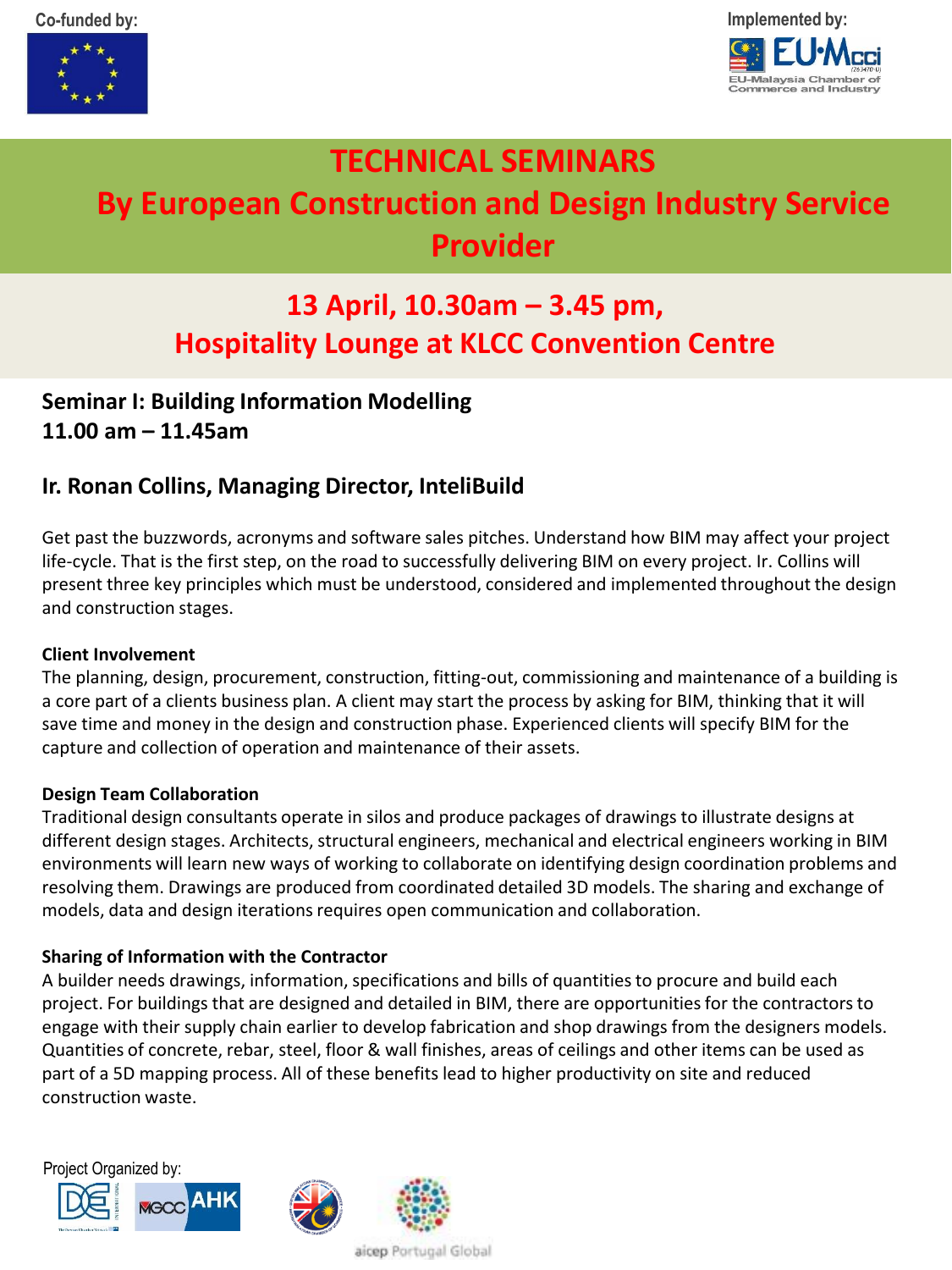



## **TECHNICAL SEMINARS By European Construction and Design Industry Service Provider**

## **13 April, 10.30am – 3.45 pm, Hospitality Lounge at KLCC Convention Centre**

### **Seminar II: From British Norms to Eurocodes 12.00 am – 12.45pm**

### **Evan Ho, Regional Manager, Tony Gee and Partner Sdn Bhd**

Evan has over 15 years' experience in design and construction of a wide range of large-scale, technically challenging bridges & building projects in the Middle East, Asia and UK. He has particular interest in complex structural problems, dynamic analysis and bridge design.

Evan has specialised experience in complex non-linear finite element, wind buffeting and seismic analyses together with construction engineering of large-scale structures such as cable stayed bridges and space frames for sports stadia.

Evan has most recently been designing structures in Malaysia, Singapore and Hong Kong which generally adopt British Standards and having worked in UK for more than 8 years, he also has the first-hand experience in designing structures to Eurocodes for projects in the UK and Europe. Thus with extensive experience of both sets of codes he is well-placed to describe the differences in approach used in each and offer comments on the potential problems ahead during the planned adoption of Eurocodes in the Malaysian market.

#### **Seminar Outline**

- •A brief history of Eurocodes
- •Eurocode structures
- •Applications and differences in approach between Eurocodes and British Standards





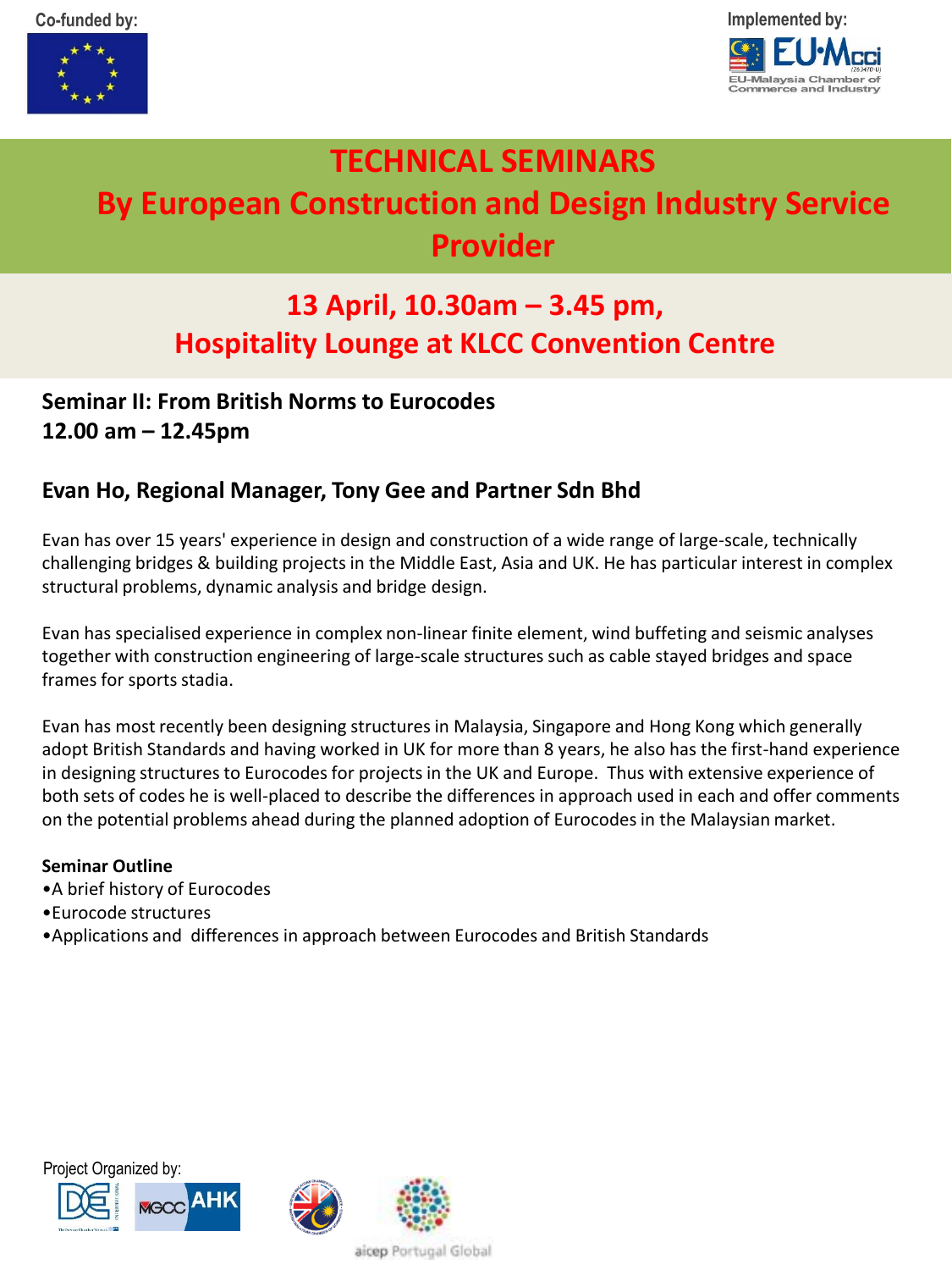



## **TECHNICAL SEMINARS By European Construction and Design Industry Service Provider**

### **13 April, 10.30am – 3.45 pm, Hospitality Lounge at KLCC Convention Centre**

#### **Register now**

- Date: Wednesday, 13th April 2016
- Time: 10.30am 3.45pm
- Venue: Hospitality Lounge KLCC Convention Centre Kuala Lumpur City Centre 50088 Kuala Lumpur

For further information and registration, please contact: Ms. Katia Schulze Tel: +60 3 9235 1821 Email: [katja.schulze@Malaysia.ahk.de](mailto:katja.Schulze@Malaysia.ahk.de)

Malaysian German Chamber of Commerce and Industry Suite 47.01, Menara Ambank No. 8 Jalan Yap Kwan Seng 50450 Kuala Lumpur [www.Malaysia.ahk.de](http://www.malaysia.ahk.de/)



The year 2016 marks ICW's 16 years of bringing together construction industry players under one roof to showcase, learn, build partnerships and share innovative ideas on 11-15 April 2016.

This year, the ICW features Ecobuild Southeast Asia 2016 and will run concurrently with Greenbuild Asia, Ecolight Asia, Solar Expo Asia. It will also incorporate the Construction Showcase and the Malaysian International IBS Exhibition (MIIE).

[www.icw.my](http://www.icw.my/) [www.ecobuildsea.com](http://www.ecobuildsea.com/)